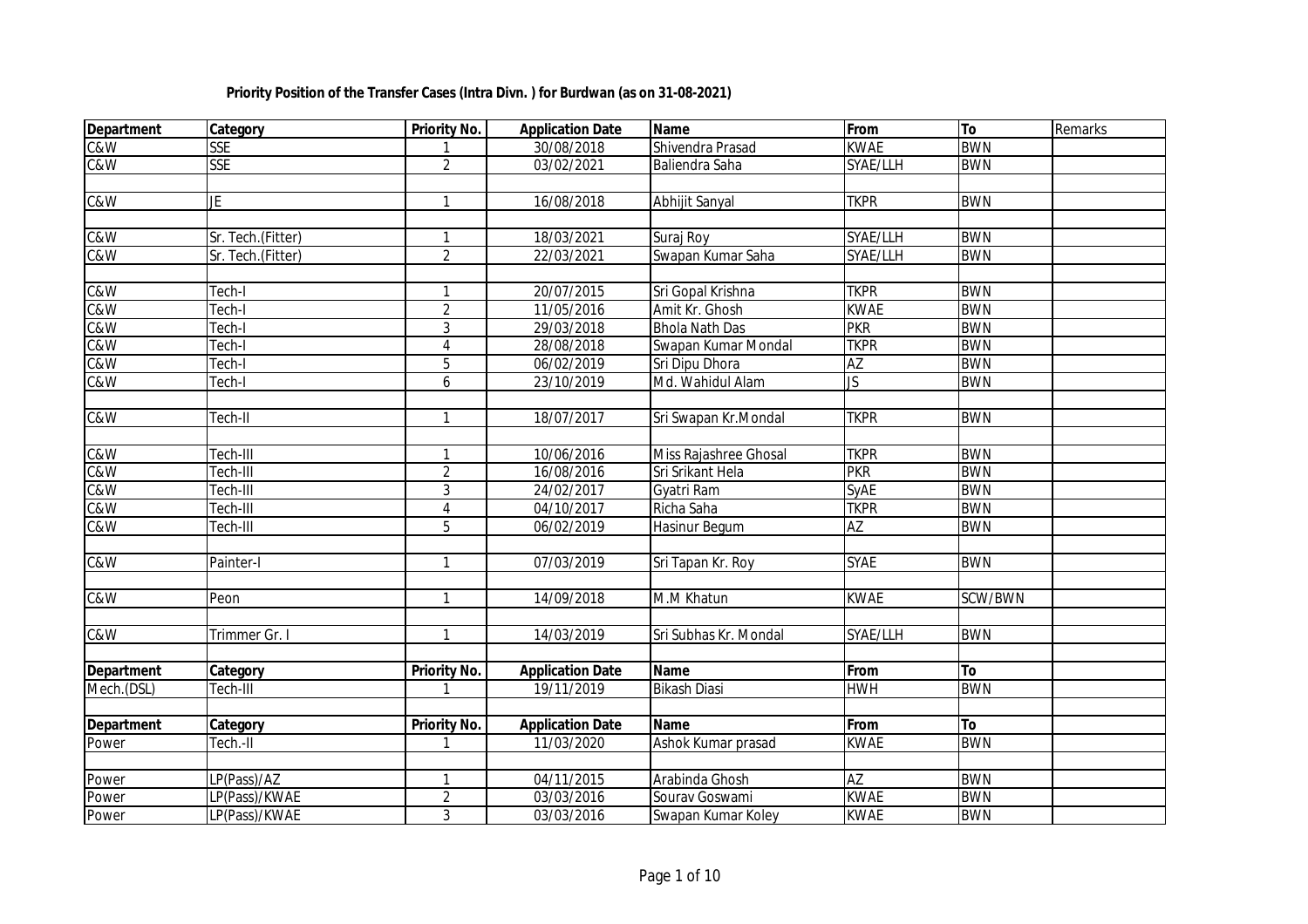| <b>Department</b>      | Category   | Priority No.    | <b>Application Date</b> | Name                      | From            | To              | Remarks       |
|------------------------|------------|-----------------|-------------------------|---------------------------|-----------------|-----------------|---------------|
|                        |            |                 |                         |                           |                 |                 |               |
| <b>Disel/Convertee</b> |            |                 |                         |                           |                 |                 |               |
| Power(Running)         | LP/Pass    | $\mathbf{1}$    | 13/06/2019              | N.K. Tiwari               | AZ              | <b>BWN</b>      |               |
| Power(Running)         | LP/Pass    | $\overline{2}$  | 23/08/2019              | Mithun Rakshit            | AZ              | <b>BWN</b>      | Spouse Ground |
| Power(Running)         | LP/Pass    | 4               | 29/11/2019              | Pinaki Ghosh              | $\overline{AZ}$ | <b>BWN</b>      |               |
| Power(Running)         | LP/Pass    | 5               | 11/12/2019              | Aravinda Ghosh            | AZ              | <b>BWN</b>      |               |
| Power(Running)         | LP/Pass    | 5               | 11/12/2019              | Saurabh Goswami           | <b>KWAE</b>     | <b>BWN</b>      |               |
|                        |            |                 |                         |                           |                 |                 |               |
| Power                  | <b>CLI</b> |                 | 07/05/2014              | Rajib Rakshit             | AZ              | <b>BWN</b>      |               |
| Power                  | <b>CLI</b> | $\overline{2}$  | 19/05/2014              | Sk. Saidul Alam           | <b>KWAE</b>     | <b>BWN</b>      |               |
|                        |            |                 |                         |                           |                 |                 |               |
| Power                  | ALP(D)     |                 | 05/12/2016              | Deepak Kumar              | <b>RPH</b>      | <b>BWN-Loco</b> |               |
| Power                  | ALP(D)     | $\overline{2}$  | 07/12/2016              | Suman Chatterjee          | <b>RPH</b>      | <b>BWN-Loco</b> |               |
| Power                  | ALP(D)     | $\overline{3}$  | 08/06/2017              | Prameshwar Kumar          | <b>RPH</b>      | <b>BWN-Loco</b> |               |
| Power                  | ALP(D)     | 4               | 09/04/2018              | <b>Arvind Kumar Verma</b> | ALP(D)/RPH      | <b>BWN-Loco</b> |               |
| Power                  | ALP(D)     | 5               | 21/11/2018              | Saikat Paul               | <b>RPH</b>      | <b>BWN-Loco</b> |               |
| Power                  | ALP(D)     | 6               | 26/02/2020              | Mahes Chandra Maji        | <b>HWH</b>      | <b>BWN</b>      |               |
| Power                  | ALP(D)     | $\overline{7}$  | 30/07/2020              | <b>Ashim Dey</b>          | <b>HWH</b>      | <b>BWN</b>      |               |
| Power                  | ALP(D)     | 8               | 30/07/2020              | Pawan Kumar               | <b>RPH</b>      | <b>BWN</b>      |               |
| Power                  | ALP(D)     | 9               | 30/07/2020              | Avijit Maji               | <b>HWH</b>      | <b>BWN</b>      |               |
| Power                  | ALP(D)     | 10              | 30/07/2020              | Dhiraj Kumar Tanti        | <b>HWH</b>      | <b>BWN</b>      |               |
| Power                  | ALP(D)     | $\overline{11}$ | 30/07/2020              | <b>Milon Das</b>          | <b>RPH</b>      | <b>BWN</b>      |               |
| Power                  | ALP(D)     | 12              | 30/07/2020              | Amitava Banerjee          | <b>RPH</b>      | <b>BWN</b>      |               |
| Power                  | ALP(D)     | $\overline{13}$ | 30/07/2020              | Soumen Mondal             | <b>RPH</b>      | <b>BWN</b>      |               |
| Power                  | ALP(D)     | 14              | 30/07/2020              | Swarup Gayen              | <b>RPH</b>      | <b>BWN</b>      |               |
| Power                  | ALP(D)     | 15              | 30/07/2020              | <b>Amarjeet Shaw</b>      | <b>RPH</b>      | <b>BWN</b>      |               |
| Power                  | ALP(D)     | 16              | 30/07/2020              | Joyanta Kumar Gorai       | <b>RPH</b>      | <b>BWN</b>      |               |
| Power                  | ALP(D)     | 17              | 30/07/2020              | <b>Rahul Majee</b>        | <b>RPH</b>      | <b>BWN</b>      |               |
| Power                  | ALP(D)     | 18              | 30/07/2020              | Bhaskar Majumdar          | <b>RPH</b>      | <b>BWN</b>      |               |
| Power                  | ALP(D)     | 19              | 30/07/2020              | Premananda Mandal         | <b>RPH</b>      | <b>BWN</b>      |               |
| Power                  | ALP(D)     | 20              | 30/07/2020              | Virendra Pratap Raw       | <b>RPH</b>      | <b>BWN</b>      |               |
|                        |            |                 |                         |                           |                 |                 |               |
|                        |            |                 |                         |                           |                 |                 |               |
| Power                  | LP (Goods) | $\mathbf{1}$    | 27/09/2015              | Santosh Kumar-II          | LPGoods/RPH     | SSE(Loco)/BW    |               |
| Power                  | LP (Goods) | $\overline{2}$  | 27/09/2015              | Firoz Alam                | LPGoods/RPH     | SSE(Loco)/BW    |               |
| Power                  | LP (Goods) | 3               | 27/09/2015              | Munna Prasad              | LPGoods/RPH     | SSE(Loco)/BW    |               |
| Power                  | LP (Goods) | 4               | 27/09/2015              | S.B. Kumar                | LPGoods/RPH     | SSE(Loco)/BW    |               |
| Power                  | LP (Goods) | 5               | 27/09/2015              | Uma Sankar                | LPGoods/RPH     | SSE(Loco)/BW    |               |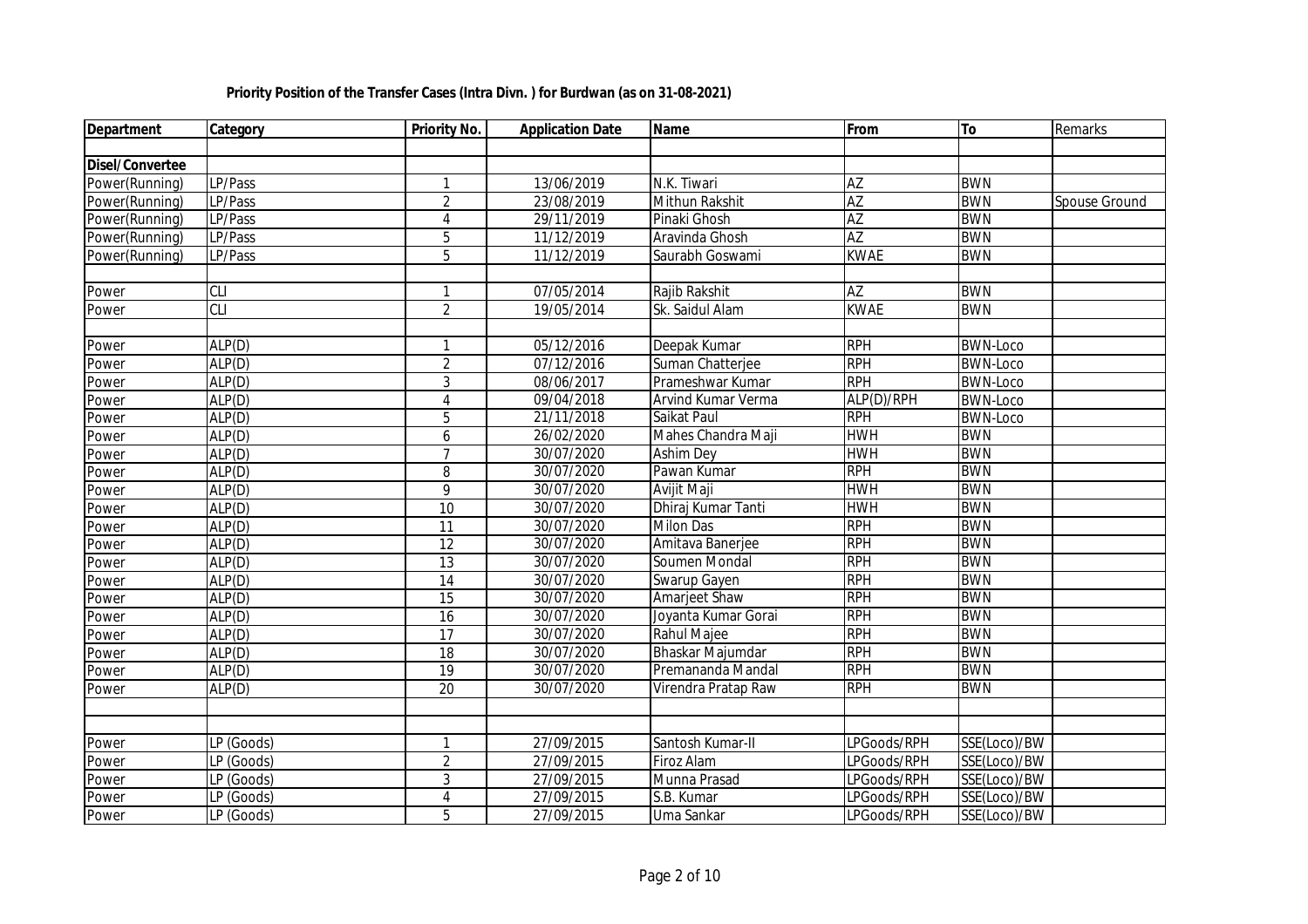| <b>Department</b> | Category                             | <b>Priority No.</b> | <b>Application Date</b> | Name                    | From            | To                | Remarks |
|-------------------|--------------------------------------|---------------------|-------------------------|-------------------------|-----------------|-------------------|---------|
| Power             | LP (Goods)                           | 6                   | 27/09/2015              | Rajeev Kumar            | LPGoods/RPH     | SSE(Loco)/BW      |         |
| Power             | LP (Goods)                           | $\overline{7}$      | 27/09/2015              | Rakesh Ranjan           | LPGoods/RPH     | SSE(Loco)/BW      |         |
| Power             | LP (Goods)                           | 8                   | 20/01/2016              | Rajesh Kumar-I          | LPGoods/RPH     | SSE(Loco)/BW      |         |
| Power             | LP (Goods)                           | $\overline{9}$      | 20/01/2016              | Shatrudhan Kumar        | LPGoods/RPH     | SSE(Loco)/BW      |         |
| Power             | LP (Goods)                           | $\overline{10}$     | 20/01/2016              | <b>Tufail Hussain</b>   | LPGoods/RPH     | SSE(Loco)/BW      |         |
| Power             | LP (Goods)                           | 11                  | 08/02/2016              | Tarkeshwar Prasad       | LPGoods/RPH     | SSE(Loco)/BW      |         |
| Power             | $\overline{\text{LP}}$ (Goods)       | $\overline{12}$     | 09/02/2016              | M. K. Pandit            | LPGoods/RPH     | SSE(Loco)/BW      |         |
| Power             | $\overline{\mathsf{LP}}$ (Goods)     | 13                  | 18/02/2016              | Ranjeet Kumar-I         | LPGoods/RPH     | SSE(Loco)/BW      |         |
| Power             | LP (Goods)                           | 14                  | 28/02/2016              | Rajee Kumar             | LPGoods/RPH     | SSE(Loco)/BW      |         |
| Power             | LP (Goods)                           | 15                  | 28/08/2016              | Vinod Kumar             | LPGoods/RPH     | SSE(Loco)/BW      |         |
| Power             | LP (Goods)                           | $\overline{16}$     | 28/02/2016              | Rajeev Anand            | LPGoods/RPH     | SSE(Loco)/BW      |         |
| Power             | LP (Goods)                           | 17                  | 28/02/2016              | R.K. Verma              | LPGoods/RPH     | SSE(Loco)/BW      |         |
| Power             | LP (Goods)                           | 18                  | 28/02/2016              | <b>Ishwar Dayal</b>     | LPGoods/RPH     | SSE(Loco)/BW      |         |
| Power             | LP (Goods)                           | $\overline{19}$     | 13/03/2016              | Amit Kumar              | LPGoods/RPH     | SSE(Loco)/BW      |         |
| Power             | LP (Goods)                           | $\overline{20}$     | 13/03/2016              | Bijendra Kumar          | LPGoods/RPH     | SSE(Loco)/BW      |         |
| Power             | LP (Goods)                           | 21                  | 13/03/2016              | M.B. Rajak              | LPGoods/RPH     | SSE(Loco)/BW      |         |
| Power             | LP (Goods)                           | $\overline{22}$     | 31/05/2016              | <b>Bhartendu Shekar</b> | LPGoods/RPH     | SSE(Loco)/BW      |         |
| Power             | LP (Goods)                           | $\overline{23}$     | 31/05/2016              | Ranjeet Malik           | LPGoods/RPH     | SSE(Loco)/BW      |         |
| Power             | $\overline{\text{LP}(\text{Goods})}$ | $\overline{24}$     | 31/05/2016              | Pradeep Kumar           | LPGoods/RPH     | SSE(Loco)/BW      |         |
| Power             | $\overline{\text{LP}(\text{Goods})}$ | $\overline{25}$     | 22/09/2016              | Manoranjan Kr. Singh    | LPGoods/RPH     | SSE(Loco)/BW      |         |
| Power             | LP (Goods)                           | 26                  | 22/09/2016              | Shankar Kumar           | LPGoods/RPH     | SSE(Loco)/BW      |         |
| Power             | LP (Goods)                           | 27                  | 18/02/2017              | Sudip Guin              | LPGoods/RPH     | SSE(Loco)/BW      |         |
| Power             | LP (Goods)                           | 28                  | 18/02/2017              | <b>Ujjal Paul</b>       | LPGoods/RPH     | SSE(Loco)/BW      |         |
| Power             | LP (Goods)                           | $\overline{29}$     | 12/10/2017              | Ravi Kumar Ranjan       | LPGoods/RPH     | SSE(Loco)/BW      |         |
| Power             | LP (Goods)                           | 30                  | 12/10/2017              | Birendra Kumar          | LPGoods/RPH     | SSE(Loco)/BW      |         |
| Power             | LP (Goods)                           | 31                  | 12/10/2017              | Neeraj Kumar            | LPGoods/RPH     | SSE(Loco)/BW      |         |
| Power             | LP (Goods)                           | $\overline{32}$     | 12/10/2017              | Raja Sahab Sharma       | LPGoods/RPH     | SSE(Loco)/BW      |         |
| Power             | LP (Goods)                           | 33                  | 18/10/2017              | Paramesh Panna          | LPGoods/RPH     | SSE(Loco)/BW      |         |
|                   |                                      |                     |                         |                         |                 |                   |         |
| <b>Department</b> | Category                             | Priority No.        | <b>Application Date</b> | <b>Name</b>             | From            | To                |         |
| Engg.             | Trackman-IV                          | 1                   |                         | Debkanan Bagdi          | BWN/W           | <b>BWN/E</b>      |         |
| Engg.             |                                      |                     |                         |                         |                 |                   |         |
| Engg.             | TM-IV (Trollyman)                    | $\mathbf{1}$        |                         | Surendra singh Yadav    | BWN(E)          | <b>AEN/BWN</b>    |         |
| Engg.             | TM-IV (Trollyman)                    | $\overline{2}$      |                         | Awadhesh Goala          | <b>BWN/E</b>    | <b>AEN/BWN</b>    |         |
|                   |                                      |                     |                         |                         |                 |                   |         |
| <b>Department</b> | Category                             | Priority No.        | <b>Application Date</b> | Name                    | From            | To                |         |
| Comml.            | ECRC                                 |                     | 28/02/2017              | Sanjit Kr/ Prasad       | SALE            | <b>BWN</b>        |         |
| Comml.            | <b>ECRC</b>                          | $\overline{2}$      | 07/06/2017              | <b>Arvind Kumar</b>     | $\overline{AZ}$ | <b>BWN to HWH</b> |         |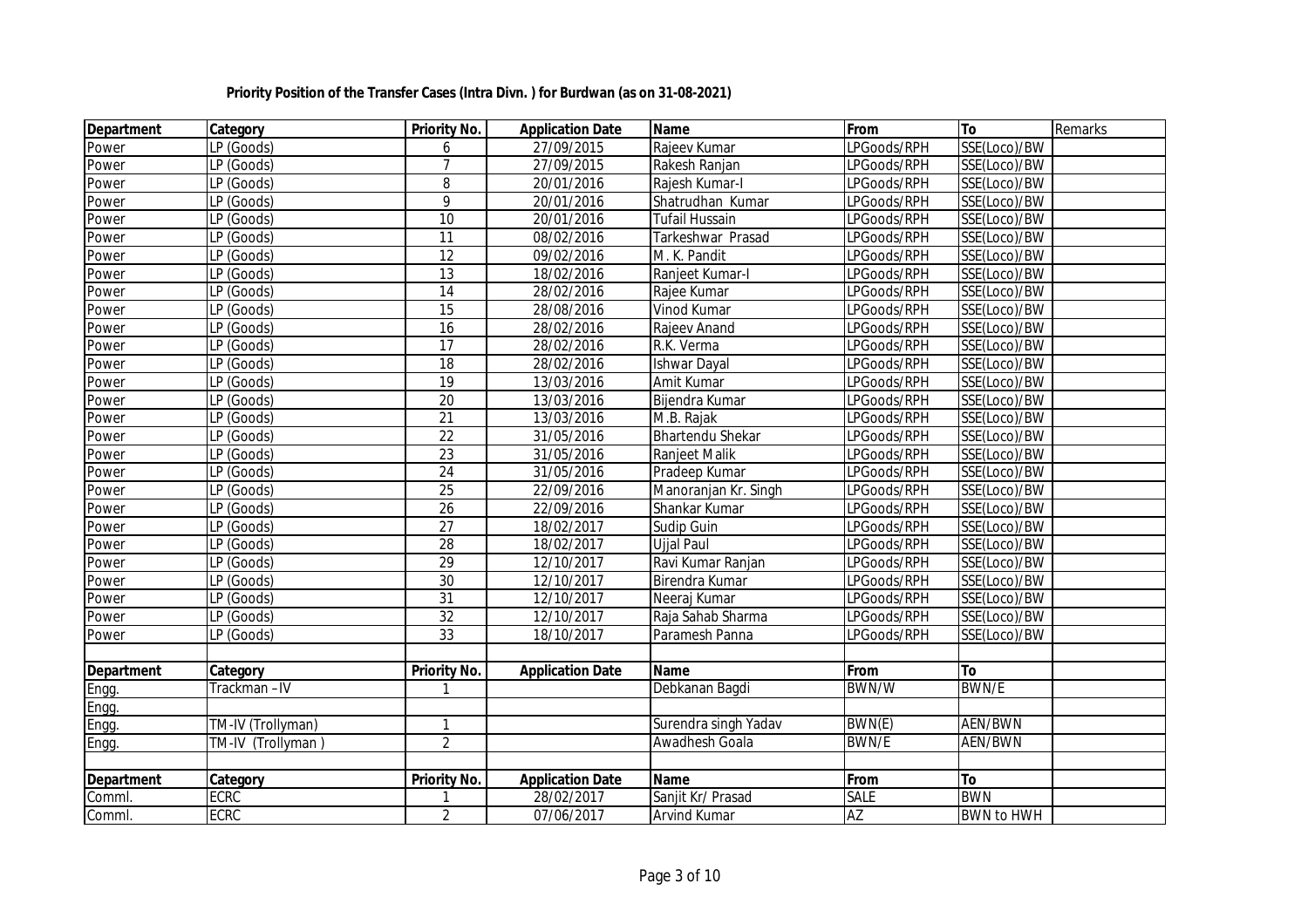| <b>Department</b> | Category               | <b>Priority No.</b> | <b>Application Date</b>                    | <b>Name</b>                | From        | To                 | Remarks |
|-------------------|------------------------|---------------------|--------------------------------------------|----------------------------|-------------|--------------------|---------|
|                   |                        |                     |                                            |                            |             |                    |         |
| Comml.            | CBC                    |                     | 4-3-2013, 24-01-14, 29-04-Anil Kumar Singh |                            | <b>BOI</b>  | <b>BWN Parcel</b>  |         |
|                   |                        |                     | 16                                         |                            |             |                    |         |
| Comml.            | CBC                    | $\overline{2}$      | 27/05/15                                   | Dilip Kr.Kirtania          | <b>MDSE</b> | BWN(NG)            |         |
| Comml.            | <b>CBC</b>             | $\overline{3}$      | 28/06/11                                   | Sew Shankar Singh          | <b>GKH</b>  | <b>BWN</b>         |         |
|                   |                        |                     | 30-05-13,05-<br>11-1-2013                  |                            |             |                    |         |
| Comml.            | CBC                    | 4                   | $04-17$                                    | Rajesh Kumar Manwani       | <b>MUG</b>  | <b>BWN</b>         |         |
| Comml.            | <b>CBC</b>             | $\overline{5}$      | 05/10/13                                   | Rabindranath Singh Yadav   | <b>ADST</b> | <b>BWN</b>         |         |
| Comml.            | CBC                    | 6                   | 31-01-14-12-5-16                           | Himangsu Choudhury         | <b>BWN</b>  | <b>CGC/BWN</b>     |         |
| Comml.            | CBC                    | $\overline{7}$      | 11/09/15                                   | Supriya Das                | <b>KWAE</b> | <b>BWN</b> area    |         |
| Comml.            | CBC                    | $\overline{8}$      | 08/07/16                                   | Rajnath Prasad             | <b>PDA</b>  | <b>BWN</b>         |         |
| Comml.            | CBC                    | $\overline{9}$      | 14/08/16                                   | <b>Tapas Kumar Das</b>     | <b>BHP</b>  | <b>BWN</b>         |         |
| Comml.            | CEC                    | $\overline{10}$     | 26/06/17                                   | Himangsu Choudhury         | <b>BWN</b>  | GSS/BWN            |         |
|                   |                        |                     |                                            |                            |             | <b>BWN(Parcel)</b> |         |
| Comml.            | CBC                    | 11                  | 17/08/17                                   | <b>Arvind Kumar Poddar</b> | <b>GKH</b>  | or HWH             |         |
| Comml.            | <b>CBC</b>             | 12                  | 06/12/17                                   | Sk.Abdul Kader             | <b>GRP</b>  | <b>BWN</b>         |         |
| Comml.            | CBC                    | $\overline{13}$     | 25/01/17                                   | <b>Arvind Kumar Poddar</b> | <b>GKH</b>  | <b>BWN</b>         |         |
| Comml.            | CEC                    | 14                  |                                            |                            | AZ          | PCL BWN or         |         |
|                   |                        |                     |                                            | Sajal Sanyal               |             | GOODS at PKR       |         |
|                   |                        |                     |                                            |                            |             |                    |         |
| Comml.            | <b>CTI</b>             | $\mathbf{1}$        | 18/01/2017                                 | Jai Prakash kumar          | <b>KWAE</b> | <b>BWN</b>         |         |
| Comml.            | <b>CTI</b>             | $\overline{2}$      | 22/06/2017                                 | Aswini Kumar               | <b>PKR</b>  | <b>BWN</b>         |         |
|                   |                        |                     |                                            |                            |             |                    |         |
|                   |                        |                     |                                            |                            |             | BWN, PKR, RPH      |         |
| Comml.            | TI(C)                  |                     | 01/09/15                                   | Manoj kumar Harijan        | AZ          | ,SNT               |         |
|                   |                        |                     |                                            |                            |             |                    |         |
| Comml.            | Hd.TE                  | $\mathbf{1}$        | 20/06/2017                                 | Ashvini Kumar              | Pakur       | <b>BWN</b>         |         |
|                   |                        |                     |                                            |                            |             |                    |         |
| Comml.            | Sr. TE                 | 1                   | 17/01/2019                                 | Jay Prakash Kumar          | <b>KWAE</b> | <b>BWN</b>         |         |
|                   |                        |                     |                                            |                            |             |                    |         |
| Comml.            | <b>BS</b>              |                     | 19/02/15                                   | Prafulla Chandra Singh     | <b>BWN</b>  | <b>BWN Parcel</b>  |         |
| Comml.            | $\overline{\text{CS}}$ | $\overline{2}$      | 04/05/17                                   | <b>Dilip Kumar Das</b>     | <b>GKH</b>  | <b>HWH/BWN</b>     |         |
|                   |                        |                     |                                            |                            |             |                    |         |
| Comml.            | Sr.BC                  | 1                   | 01/06/16                                   | Ajay Kr. Thakur            | <b>MRR</b>  | <b>BWN</b>         |         |
| Comml.            | Sr.BC                  | $\overline{2}$      | 12/01/18                                   | Unesh Kumar Rana           | <b>SALE</b> | <b>BWN</b>         |         |
| Comml.            | Sr.BC                  | 3                   | 20-04-12 & 04-08-12                        | Subrata Shaw               | <b>TAK</b>  | <b>BWN</b>         |         |
| Comml.            | Sr.BC                  | 4                   | 02/09/15                                   | Rajesh Kumar               | SOAE        | BWN, BHP,          |         |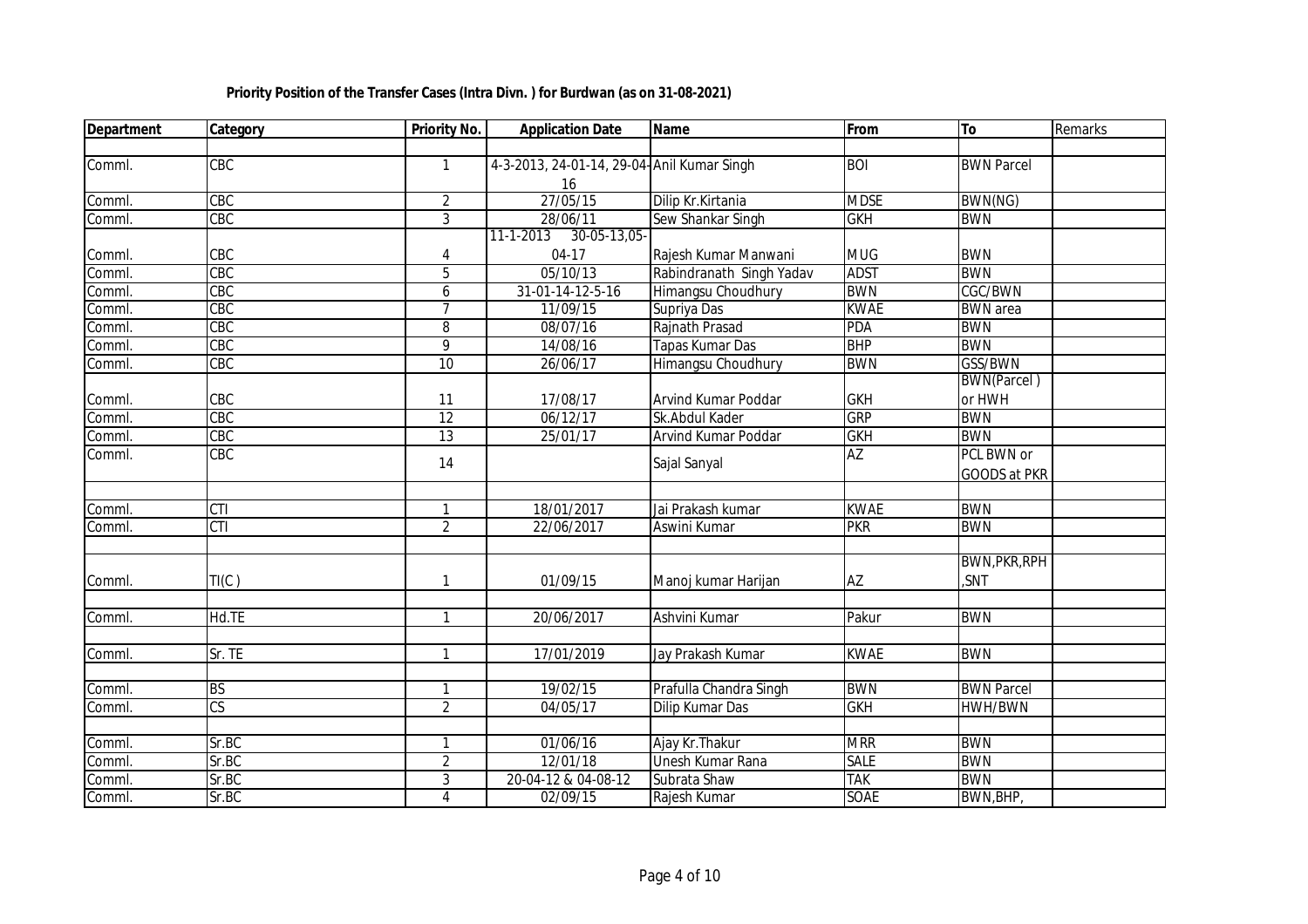| 5<br>HIH<br><b>BWN, BDC to</b><br>Comml.<br>Sr.BC<br>11/12/2014,07-10-2017<br>Anuj Kumar Jha<br><b>HWH</b><br>Sr.BC<br>13/02/2014,22-12-2017<br><b>NBAE</b><br><b>BWN</b><br>Comml.<br><b>Basudev Samanta</b><br>6<br>18/01/17<br><b>KWAE</b><br><b>BWN</b><br>Comml.<br>Jai Prakash kumar<br>TE<br>20/06/17<br><b>BWN</b><br>TE<br><b>PKR</b><br>Comml.<br>$\overline{2}$<br>Aswini Kumar<br><b>RPH</b><br>TE<br>20/12/19<br>$\overline{3}$<br><b>BWN</b><br>Comml.<br><b>Biju Pandit</b><br>TE<br><b>NDAE</b><br><b>BWN</b><br>$\overline{4}$<br>10/03/20<br>Tapas Dan<br>Comml.<br>TE<br>$\overline{5}$<br><b>RPH</b><br><b>BWN</b><br>Srikanta Bhowmick<br>04/11/20<br>Comml.<br><b>JRAE</b><br><b>BWN</b><br>14/10/14<br>Nilima Murmu<br>ABC<br>Comml.<br><b>ABC</b><br>$\overline{2}$<br>14/06/16<br><b>BGRA</b><br><b>BWN</b><br>Mintu Kumar Kataria<br>Comml.<br><b>ABC</b><br>10/04/17<br><b>ACLE</b><br><b>BWN</b><br>3<br>Raj Kumar Gorai<br>Comml.<br><b>BWN, PKR</b><br><b>ABC</b><br>12/07/17<br><b>MYM</b><br>Ranjeet Goutam<br>4<br>Comml.<br>$\overline{5}$<br><b>ABC</b><br><b>NSF</b><br>Sr.BC/BWN<br>$26 - 08 - 13$<br><b>Bapi Mandi</b><br>Comml.<br>To<br><b>Department</b><br><b>Application Date</b><br><b>Name</b><br>From<br>Category<br><b>Priority No.</b><br>SSE/TRD<br>SSE/TRD/RPH<br>Kalawati Bansfore<br><b>TRD</b><br>29.08.16<br>Tech-III<br>1<br><b>TRD</b><br>$\overline{2}$<br>02.01.17<br>SSE/TRD<br>Tech-III<br>SSE/TRD/RPH<br>Manik Singha Roy<br><b>TRD</b><br>JE<br>SSE/TRD/PKR<br>$\mathbf{1}$<br>15/06/2018<br>Sanjoy Halder<br>SSE/TRD/BWN<br>$\overline{\mathsf{I}}$<br>Name<br>From<br><b>Application Date</b><br><b>Department</b><br>Category<br><b>Priority No.</b><br><b>BWN</b><br>TRS-OP<br>LPS-I<br>26/10/2018<br><b>Atabul Haque Mallick</b><br><b>HWH</b><br>TRS-OP<br>LPS-II<br>13/06/2018<br><b>Alok Kumar</b><br><b>HWH</b><br><b>BWN</b><br>$\mathbf{1}$<br>TRS-OP<br>LPS-II<br>$\overline{2}$<br>13/06/2018<br><b>HWH</b><br><b>BWN</b><br>Anand Kr. Mishra<br><b>RPH</b><br>TRS-OP<br>LPS-II<br>3<br><b>BWN</b><br>13/07/2018<br>Tribhuwan Kumar<br>TRS-OP<br>$LPS-II$<br>13/07/2018<br>RPH<br><b>BWN</b><br>$\overline{\mathbf{4}}$<br>Ajeet Kumar<br>TRS-OP<br>LPS-II<br>5<br><b>RPH</b><br><b>BWN</b><br>13/07/2018<br>Rajeev Kumar Verma<br><b>TRS-OP</b><br>$LPS-II$<br><b>HWH</b><br><b>BWN</b><br>6<br>13/07/2018<br>Pankaj Kumar<br>$\overline{7}$<br>TRS-OP<br>$LPS-II$<br><b>HWH</b><br><b>BWN</b><br>20/08/2018<br>Rajkumar Yadav<br>$LPS-II$<br><b>HWH</b><br><b>BWN</b><br>TRS-OP<br>8<br>20/08/2018<br>Pavitra Nandy<br>$LPS-II$<br>$\overline{9}$<br><b>RPH</b><br><b>BWN</b><br><b>TRS-OP</b><br>10/10/2018<br>Rajesh Kumar<br>TRS-OP<br>LPS-II<br>10<br><b>HWH</b><br><b>BWN</b><br>07/11/2018<br>Ravi Kumar Ujala<br><b>TRS-OP</b><br>$LPS-II$<br><b>RPH</b><br><b>BWN</b><br>11<br>11/03/2019<br>Jawahar Lal | Department | Category | <b>Priority No.</b> | <b>Application Date</b> | <b>Name</b> | From | To | Remarks |
|-----------------------------------------------------------------------------------------------------------------------------------------------------------------------------------------------------------------------------------------------------------------------------------------------------------------------------------------------------------------------------------------------------------------------------------------------------------------------------------------------------------------------------------------------------------------------------------------------------------------------------------------------------------------------------------------------------------------------------------------------------------------------------------------------------------------------------------------------------------------------------------------------------------------------------------------------------------------------------------------------------------------------------------------------------------------------------------------------------------------------------------------------------------------------------------------------------------------------------------------------------------------------------------------------------------------------------------------------------------------------------------------------------------------------------------------------------------------------------------------------------------------------------------------------------------------------------------------------------------------------------------------------------------------------------------------------------------------------------------------------------------------------------------------------------------------------------------------------------------------------------------------------------------------------------------------------------------------------------------------------------------------------------------------------------------------------------------------------------------------------------------------------------------------------------------------------------------------------------------------------------------------------------------------------------------------------------------------------------------------------------------------------------------------------------------------------------------------------------------------------------------------------------------------------------------------------------------------------------------------------------------------------------------------------------------------------------------------------------------------------------------------------------------------------------------------------------------------------------------------------------------------------|------------|----------|---------------------|-------------------------|-------------|------|----|---------|
|                                                                                                                                                                                                                                                                                                                                                                                                                                                                                                                                                                                                                                                                                                                                                                                                                                                                                                                                                                                                                                                                                                                                                                                                                                                                                                                                                                                                                                                                                                                                                                                                                                                                                                                                                                                                                                                                                                                                                                                                                                                                                                                                                                                                                                                                                                                                                                                                                                                                                                                                                                                                                                                                                                                                                                                                                                                                                               |            |          |                     |                         |             |      |    |         |
|                                                                                                                                                                                                                                                                                                                                                                                                                                                                                                                                                                                                                                                                                                                                                                                                                                                                                                                                                                                                                                                                                                                                                                                                                                                                                                                                                                                                                                                                                                                                                                                                                                                                                                                                                                                                                                                                                                                                                                                                                                                                                                                                                                                                                                                                                                                                                                                                                                                                                                                                                                                                                                                                                                                                                                                                                                                                                               |            |          |                     |                         |             |      |    |         |
|                                                                                                                                                                                                                                                                                                                                                                                                                                                                                                                                                                                                                                                                                                                                                                                                                                                                                                                                                                                                                                                                                                                                                                                                                                                                                                                                                                                                                                                                                                                                                                                                                                                                                                                                                                                                                                                                                                                                                                                                                                                                                                                                                                                                                                                                                                                                                                                                                                                                                                                                                                                                                                                                                                                                                                                                                                                                                               |            |          |                     |                         |             |      |    |         |
|                                                                                                                                                                                                                                                                                                                                                                                                                                                                                                                                                                                                                                                                                                                                                                                                                                                                                                                                                                                                                                                                                                                                                                                                                                                                                                                                                                                                                                                                                                                                                                                                                                                                                                                                                                                                                                                                                                                                                                                                                                                                                                                                                                                                                                                                                                                                                                                                                                                                                                                                                                                                                                                                                                                                                                                                                                                                                               |            |          |                     |                         |             |      |    |         |
|                                                                                                                                                                                                                                                                                                                                                                                                                                                                                                                                                                                                                                                                                                                                                                                                                                                                                                                                                                                                                                                                                                                                                                                                                                                                                                                                                                                                                                                                                                                                                                                                                                                                                                                                                                                                                                                                                                                                                                                                                                                                                                                                                                                                                                                                                                                                                                                                                                                                                                                                                                                                                                                                                                                                                                                                                                                                                               |            |          |                     |                         |             |      |    |         |
|                                                                                                                                                                                                                                                                                                                                                                                                                                                                                                                                                                                                                                                                                                                                                                                                                                                                                                                                                                                                                                                                                                                                                                                                                                                                                                                                                                                                                                                                                                                                                                                                                                                                                                                                                                                                                                                                                                                                                                                                                                                                                                                                                                                                                                                                                                                                                                                                                                                                                                                                                                                                                                                                                                                                                                                                                                                                                               |            |          |                     |                         |             |      |    |         |
|                                                                                                                                                                                                                                                                                                                                                                                                                                                                                                                                                                                                                                                                                                                                                                                                                                                                                                                                                                                                                                                                                                                                                                                                                                                                                                                                                                                                                                                                                                                                                                                                                                                                                                                                                                                                                                                                                                                                                                                                                                                                                                                                                                                                                                                                                                                                                                                                                                                                                                                                                                                                                                                                                                                                                                                                                                                                                               |            |          |                     |                         |             |      |    |         |
|                                                                                                                                                                                                                                                                                                                                                                                                                                                                                                                                                                                                                                                                                                                                                                                                                                                                                                                                                                                                                                                                                                                                                                                                                                                                                                                                                                                                                                                                                                                                                                                                                                                                                                                                                                                                                                                                                                                                                                                                                                                                                                                                                                                                                                                                                                                                                                                                                                                                                                                                                                                                                                                                                                                                                                                                                                                                                               |            |          |                     |                         |             |      |    |         |
|                                                                                                                                                                                                                                                                                                                                                                                                                                                                                                                                                                                                                                                                                                                                                                                                                                                                                                                                                                                                                                                                                                                                                                                                                                                                                                                                                                                                                                                                                                                                                                                                                                                                                                                                                                                                                                                                                                                                                                                                                                                                                                                                                                                                                                                                                                                                                                                                                                                                                                                                                                                                                                                                                                                                                                                                                                                                                               |            |          |                     |                         |             |      |    |         |
|                                                                                                                                                                                                                                                                                                                                                                                                                                                                                                                                                                                                                                                                                                                                                                                                                                                                                                                                                                                                                                                                                                                                                                                                                                                                                                                                                                                                                                                                                                                                                                                                                                                                                                                                                                                                                                                                                                                                                                                                                                                                                                                                                                                                                                                                                                                                                                                                                                                                                                                                                                                                                                                                                                                                                                                                                                                                                               |            |          |                     |                         |             |      |    |         |
|                                                                                                                                                                                                                                                                                                                                                                                                                                                                                                                                                                                                                                                                                                                                                                                                                                                                                                                                                                                                                                                                                                                                                                                                                                                                                                                                                                                                                                                                                                                                                                                                                                                                                                                                                                                                                                                                                                                                                                                                                                                                                                                                                                                                                                                                                                                                                                                                                                                                                                                                                                                                                                                                                                                                                                                                                                                                                               |            |          |                     |                         |             |      |    |         |
|                                                                                                                                                                                                                                                                                                                                                                                                                                                                                                                                                                                                                                                                                                                                                                                                                                                                                                                                                                                                                                                                                                                                                                                                                                                                                                                                                                                                                                                                                                                                                                                                                                                                                                                                                                                                                                                                                                                                                                                                                                                                                                                                                                                                                                                                                                                                                                                                                                                                                                                                                                                                                                                                                                                                                                                                                                                                                               |            |          |                     |                         |             |      |    |         |
|                                                                                                                                                                                                                                                                                                                                                                                                                                                                                                                                                                                                                                                                                                                                                                                                                                                                                                                                                                                                                                                                                                                                                                                                                                                                                                                                                                                                                                                                                                                                                                                                                                                                                                                                                                                                                                                                                                                                                                                                                                                                                                                                                                                                                                                                                                                                                                                                                                                                                                                                                                                                                                                                                                                                                                                                                                                                                               |            |          |                     |                         |             |      |    |         |
|                                                                                                                                                                                                                                                                                                                                                                                                                                                                                                                                                                                                                                                                                                                                                                                                                                                                                                                                                                                                                                                                                                                                                                                                                                                                                                                                                                                                                                                                                                                                                                                                                                                                                                                                                                                                                                                                                                                                                                                                                                                                                                                                                                                                                                                                                                                                                                                                                                                                                                                                                                                                                                                                                                                                                                                                                                                                                               |            |          |                     |                         |             |      |    |         |
|                                                                                                                                                                                                                                                                                                                                                                                                                                                                                                                                                                                                                                                                                                                                                                                                                                                                                                                                                                                                                                                                                                                                                                                                                                                                                                                                                                                                                                                                                                                                                                                                                                                                                                                                                                                                                                                                                                                                                                                                                                                                                                                                                                                                                                                                                                                                                                                                                                                                                                                                                                                                                                                                                                                                                                                                                                                                                               |            |          |                     |                         |             |      |    |         |
|                                                                                                                                                                                                                                                                                                                                                                                                                                                                                                                                                                                                                                                                                                                                                                                                                                                                                                                                                                                                                                                                                                                                                                                                                                                                                                                                                                                                                                                                                                                                                                                                                                                                                                                                                                                                                                                                                                                                                                                                                                                                                                                                                                                                                                                                                                                                                                                                                                                                                                                                                                                                                                                                                                                                                                                                                                                                                               |            |          |                     |                         |             |      |    |         |
|                                                                                                                                                                                                                                                                                                                                                                                                                                                                                                                                                                                                                                                                                                                                                                                                                                                                                                                                                                                                                                                                                                                                                                                                                                                                                                                                                                                                                                                                                                                                                                                                                                                                                                                                                                                                                                                                                                                                                                                                                                                                                                                                                                                                                                                                                                                                                                                                                                                                                                                                                                                                                                                                                                                                                                                                                                                                                               |            |          |                     |                         |             |      |    |         |
|                                                                                                                                                                                                                                                                                                                                                                                                                                                                                                                                                                                                                                                                                                                                                                                                                                                                                                                                                                                                                                                                                                                                                                                                                                                                                                                                                                                                                                                                                                                                                                                                                                                                                                                                                                                                                                                                                                                                                                                                                                                                                                                                                                                                                                                                                                                                                                                                                                                                                                                                                                                                                                                                                                                                                                                                                                                                                               |            |          |                     |                         |             |      |    |         |
|                                                                                                                                                                                                                                                                                                                                                                                                                                                                                                                                                                                                                                                                                                                                                                                                                                                                                                                                                                                                                                                                                                                                                                                                                                                                                                                                                                                                                                                                                                                                                                                                                                                                                                                                                                                                                                                                                                                                                                                                                                                                                                                                                                                                                                                                                                                                                                                                                                                                                                                                                                                                                                                                                                                                                                                                                                                                                               |            |          |                     |                         |             |      |    |         |
|                                                                                                                                                                                                                                                                                                                                                                                                                                                                                                                                                                                                                                                                                                                                                                                                                                                                                                                                                                                                                                                                                                                                                                                                                                                                                                                                                                                                                                                                                                                                                                                                                                                                                                                                                                                                                                                                                                                                                                                                                                                                                                                                                                                                                                                                                                                                                                                                                                                                                                                                                                                                                                                                                                                                                                                                                                                                                               |            |          |                     |                         |             |      |    |         |
|                                                                                                                                                                                                                                                                                                                                                                                                                                                                                                                                                                                                                                                                                                                                                                                                                                                                                                                                                                                                                                                                                                                                                                                                                                                                                                                                                                                                                                                                                                                                                                                                                                                                                                                                                                                                                                                                                                                                                                                                                                                                                                                                                                                                                                                                                                                                                                                                                                                                                                                                                                                                                                                                                                                                                                                                                                                                                               |            |          |                     |                         |             |      |    |         |
|                                                                                                                                                                                                                                                                                                                                                                                                                                                                                                                                                                                                                                                                                                                                                                                                                                                                                                                                                                                                                                                                                                                                                                                                                                                                                                                                                                                                                                                                                                                                                                                                                                                                                                                                                                                                                                                                                                                                                                                                                                                                                                                                                                                                                                                                                                                                                                                                                                                                                                                                                                                                                                                                                                                                                                                                                                                                                               |            |          |                     |                         |             |      |    |         |
|                                                                                                                                                                                                                                                                                                                                                                                                                                                                                                                                                                                                                                                                                                                                                                                                                                                                                                                                                                                                                                                                                                                                                                                                                                                                                                                                                                                                                                                                                                                                                                                                                                                                                                                                                                                                                                                                                                                                                                                                                                                                                                                                                                                                                                                                                                                                                                                                                                                                                                                                                                                                                                                                                                                                                                                                                                                                                               |            |          |                     |                         |             |      |    |         |
|                                                                                                                                                                                                                                                                                                                                                                                                                                                                                                                                                                                                                                                                                                                                                                                                                                                                                                                                                                                                                                                                                                                                                                                                                                                                                                                                                                                                                                                                                                                                                                                                                                                                                                                                                                                                                                                                                                                                                                                                                                                                                                                                                                                                                                                                                                                                                                                                                                                                                                                                                                                                                                                                                                                                                                                                                                                                                               |            |          |                     |                         |             |      |    |         |
|                                                                                                                                                                                                                                                                                                                                                                                                                                                                                                                                                                                                                                                                                                                                                                                                                                                                                                                                                                                                                                                                                                                                                                                                                                                                                                                                                                                                                                                                                                                                                                                                                                                                                                                                                                                                                                                                                                                                                                                                                                                                                                                                                                                                                                                                                                                                                                                                                                                                                                                                                                                                                                                                                                                                                                                                                                                                                               |            |          |                     |                         |             |      |    |         |
|                                                                                                                                                                                                                                                                                                                                                                                                                                                                                                                                                                                                                                                                                                                                                                                                                                                                                                                                                                                                                                                                                                                                                                                                                                                                                                                                                                                                                                                                                                                                                                                                                                                                                                                                                                                                                                                                                                                                                                                                                                                                                                                                                                                                                                                                                                                                                                                                                                                                                                                                                                                                                                                                                                                                                                                                                                                                                               |            |          |                     |                         |             |      |    |         |
|                                                                                                                                                                                                                                                                                                                                                                                                                                                                                                                                                                                                                                                                                                                                                                                                                                                                                                                                                                                                                                                                                                                                                                                                                                                                                                                                                                                                                                                                                                                                                                                                                                                                                                                                                                                                                                                                                                                                                                                                                                                                                                                                                                                                                                                                                                                                                                                                                                                                                                                                                                                                                                                                                                                                                                                                                                                                                               |            |          |                     |                         |             |      |    |         |
|                                                                                                                                                                                                                                                                                                                                                                                                                                                                                                                                                                                                                                                                                                                                                                                                                                                                                                                                                                                                                                                                                                                                                                                                                                                                                                                                                                                                                                                                                                                                                                                                                                                                                                                                                                                                                                                                                                                                                                                                                                                                                                                                                                                                                                                                                                                                                                                                                                                                                                                                                                                                                                                                                                                                                                                                                                                                                               |            |          |                     |                         |             |      |    |         |
|                                                                                                                                                                                                                                                                                                                                                                                                                                                                                                                                                                                                                                                                                                                                                                                                                                                                                                                                                                                                                                                                                                                                                                                                                                                                                                                                                                                                                                                                                                                                                                                                                                                                                                                                                                                                                                                                                                                                                                                                                                                                                                                                                                                                                                                                                                                                                                                                                                                                                                                                                                                                                                                                                                                                                                                                                                                                                               |            |          |                     |                         |             |      |    |         |
|                                                                                                                                                                                                                                                                                                                                                                                                                                                                                                                                                                                                                                                                                                                                                                                                                                                                                                                                                                                                                                                                                                                                                                                                                                                                                                                                                                                                                                                                                                                                                                                                                                                                                                                                                                                                                                                                                                                                                                                                                                                                                                                                                                                                                                                                                                                                                                                                                                                                                                                                                                                                                                                                                                                                                                                                                                                                                               |            |          |                     |                         |             |      |    |         |
|                                                                                                                                                                                                                                                                                                                                                                                                                                                                                                                                                                                                                                                                                                                                                                                                                                                                                                                                                                                                                                                                                                                                                                                                                                                                                                                                                                                                                                                                                                                                                                                                                                                                                                                                                                                                                                                                                                                                                                                                                                                                                                                                                                                                                                                                                                                                                                                                                                                                                                                                                                                                                                                                                                                                                                                                                                                                                               |            |          |                     |                         |             |      |    |         |
|                                                                                                                                                                                                                                                                                                                                                                                                                                                                                                                                                                                                                                                                                                                                                                                                                                                                                                                                                                                                                                                                                                                                                                                                                                                                                                                                                                                                                                                                                                                                                                                                                                                                                                                                                                                                                                                                                                                                                                                                                                                                                                                                                                                                                                                                                                                                                                                                                                                                                                                                                                                                                                                                                                                                                                                                                                                                                               |            |          |                     |                         |             |      |    |         |
|                                                                                                                                                                                                                                                                                                                                                                                                                                                                                                                                                                                                                                                                                                                                                                                                                                                                                                                                                                                                                                                                                                                                                                                                                                                                                                                                                                                                                                                                                                                                                                                                                                                                                                                                                                                                                                                                                                                                                                                                                                                                                                                                                                                                                                                                                                                                                                                                                                                                                                                                                                                                                                                                                                                                                                                                                                                                                               |            |          |                     |                         |             |      |    |         |
|                                                                                                                                                                                                                                                                                                                                                                                                                                                                                                                                                                                                                                                                                                                                                                                                                                                                                                                                                                                                                                                                                                                                                                                                                                                                                                                                                                                                                                                                                                                                                                                                                                                                                                                                                                                                                                                                                                                                                                                                                                                                                                                                                                                                                                                                                                                                                                                                                                                                                                                                                                                                                                                                                                                                                                                                                                                                                               |            |          |                     |                         |             |      |    |         |
|                                                                                                                                                                                                                                                                                                                                                                                                                                                                                                                                                                                                                                                                                                                                                                                                                                                                                                                                                                                                                                                                                                                                                                                                                                                                                                                                                                                                                                                                                                                                                                                                                                                                                                                                                                                                                                                                                                                                                                                                                                                                                                                                                                                                                                                                                                                                                                                                                                                                                                                                                                                                                                                                                                                                                                                                                                                                                               |            |          |                     |                         |             |      |    |         |
|                                                                                                                                                                                                                                                                                                                                                                                                                                                                                                                                                                                                                                                                                                                                                                                                                                                                                                                                                                                                                                                                                                                                                                                                                                                                                                                                                                                                                                                                                                                                                                                                                                                                                                                                                                                                                                                                                                                                                                                                                                                                                                                                                                                                                                                                                                                                                                                                                                                                                                                                                                                                                                                                                                                                                                                                                                                                                               |            |          |                     |                         |             |      |    |         |
|                                                                                                                                                                                                                                                                                                                                                                                                                                                                                                                                                                                                                                                                                                                                                                                                                                                                                                                                                                                                                                                                                                                                                                                                                                                                                                                                                                                                                                                                                                                                                                                                                                                                                                                                                                                                                                                                                                                                                                                                                                                                                                                                                                                                                                                                                                                                                                                                                                                                                                                                                                                                                                                                                                                                                                                                                                                                                               |            |          |                     |                         |             |      |    |         |
| TRS-OP<br>LPS-II<br>$\overline{12}$<br><b>HWH</b><br><b>BWN</b><br>11/03/2019<br>Ranjit Thakur                                                                                                                                                                                                                                                                                                                                                                                                                                                                                                                                                                                                                                                                                                                                                                                                                                                                                                                                                                                                                                                                                                                                                                                                                                                                                                                                                                                                                                                                                                                                                                                                                                                                                                                                                                                                                                                                                                                                                                                                                                                                                                                                                                                                                                                                                                                                                                                                                                                                                                                                                                                                                                                                                                                                                                                                |            |          |                     |                         |             |      |    |         |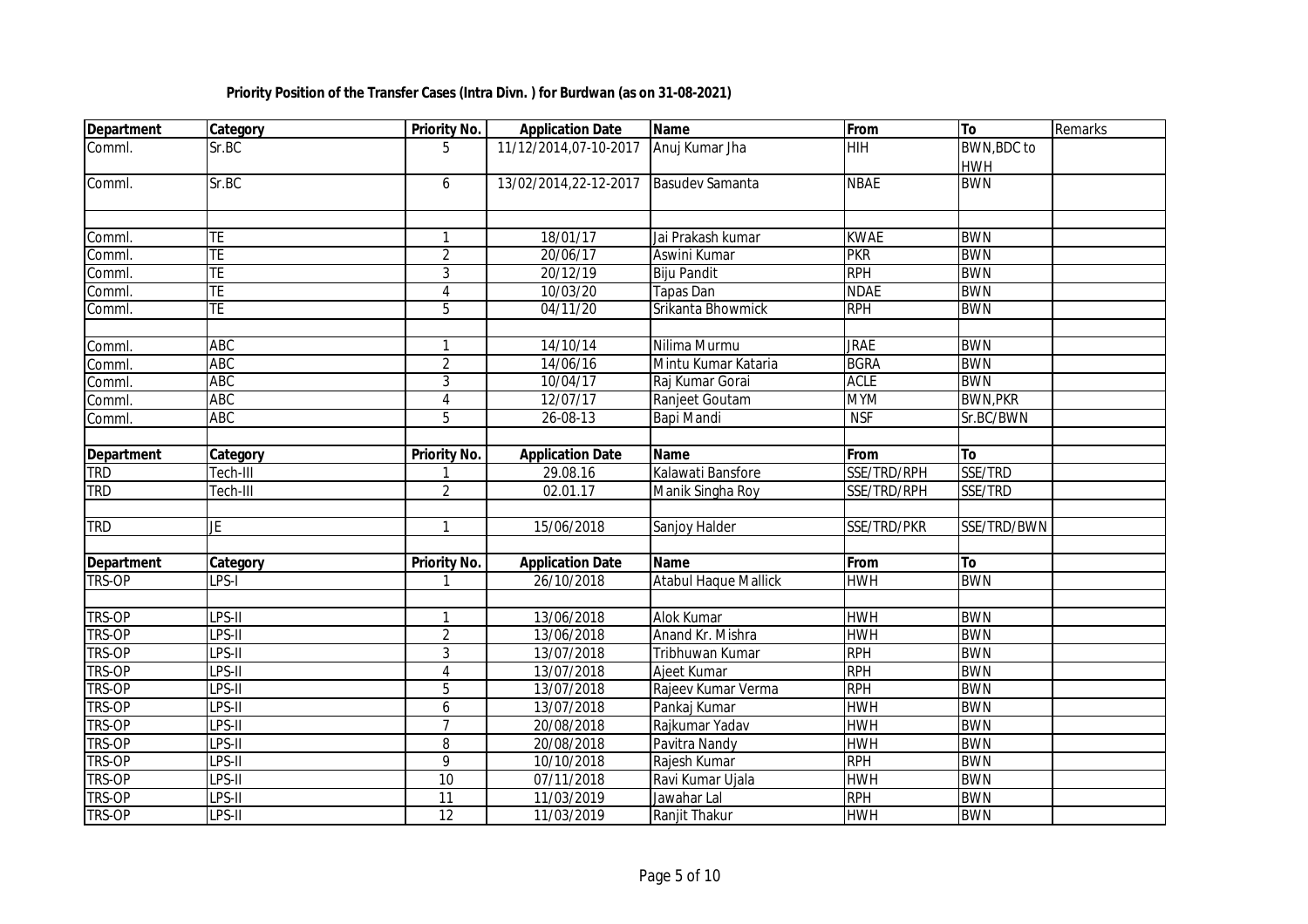| <b>Department</b> | Category         | Priority No.    | <b>Application Date</b> | <b>Name</b>           | From            | To         | Remarks |
|-------------------|------------------|-----------------|-------------------------|-----------------------|-----------------|------------|---------|
| TRS-OP            | LPS-II           | 13              | 11/03/2019              | Ranjit Kumar          | <b>HWH</b>      | <b>BWN</b> |         |
| TRS-OP            | LPS-II           | $\overline{14}$ | 29/03/2019              | Pabitra Nandi         | <b>HWH</b>      | <b>BWN</b> |         |
| TRS-OP            | LPS-II           | $\overline{15}$ | 08/05/2019              | Alok Kumar            | <b>HWH</b>      | <b>BWN</b> |         |
| TRS-OP            | LPS-II           | 16              | 06/06/2019              | Harishankar Lal       | <b>RPH</b>      | <b>BWN</b> |         |
| TRS-OP            | LPS-II           | 17              | 10/07/2019              | <b>Gautam Mondal</b>  | <b>HWH</b>      | <b>BWN</b> |         |
| TRS-OP            | LPS-II           | 18              | 19/07/2019              | Prem Nandan Kumar     | AZ              | <b>BWN</b> |         |
| TRS-OP            | $LPS-II$         | $\overline{19}$ | 13/08/2019              | Sanjeet Kumar         | <b>AZ</b>       | <b>BWN</b> |         |
| TRS-OP            | $LPS-II$         | 20              | 30/08/2019              | Bimalendu Saha        | <b>KWAE</b>     | <b>BWN</b> |         |
| TRS-OP            | LPS-II           | 21              | 12/02/2020              | Rahul Kumar Gupta     | <b>HWH</b>      | <b>BWN</b> |         |
| TRS-OP            | LPS-II           | 22              | 19/10/2020              | Abhay Kumar           | $\overline{AZ}$ | <b>BWN</b> |         |
| TRS-OP            | LPS-II           | $\overline{23}$ | 04/12/2020              | D.K. Tudu             | AZ              | <b>BWN</b> |         |
| TRS-OP            | LPS-II           | 24              | 23/12/2020              | <b>Utpal Das</b>      | <b>HWH</b>      | <b>BWN</b> |         |
|                   |                  |                 |                         |                       |                 |            |         |
| TRS-OP            | $\overline{CLI}$ |                 | 14/01/2020              | Sanjeevan Kumar       | <b>RPH</b>      | <b>BWN</b> |         |
| TRS-OP            | CLI              | $\overline{2}$  | 16/06/2020              | Brajesh Kumar Sinha   | AZ              | <b>BWN</b> |         |
| TRS-OP            | CLI              | $\overline{3}$  | 04/11/2020              | Surjendu Mukhopadhyay | <b>RPH</b>      | <b>BWN</b> |         |
|                   |                  |                 |                         |                       |                 |            |         |
| TRS-OP            | ALP(E)           | 1               | 01/12/2019              | Rajiv Kumar Sinha     | <b>HWH</b>      | <b>BWN</b> |         |
| TRS-OP            | ALP(E)           | $\overline{2}$  | 16/07/2020              | SuvankarPatra         | <b>RPH</b>      | <b>BWN</b> |         |
| TRS-OP            | ALP(E)           | 3               | 16/07/2020              | AmitGhosh             | <b>RPH</b>      | <b>BWN</b> |         |
| TRS-OP            | ALP(E)           | $\overline{4}$  | 16/07/2020              | SumyaKanti Seth       | <b>PRH</b>      | <b>BWN</b> |         |
| TRS-OP            | ALP(E)           | 5               | 16/07/2020              | SulognaPathak         | <b>RPH</b>      | <b>BWN</b> |         |
| TRS-OP            | ALP(E)           | 6               | 16/07/2020              | ManojitKarmakar       | <b>RPH</b>      | <b>BWN</b> |         |
| TRS-OP            | ALP(E)           | $\overline{7}$  | 16/07/2020              | DibyenduSingha        | <b>RPH</b>      | <b>BWN</b> |         |
| TRS-OP            | ALP(E)           | 8               | 16/07/2020              | ManashGuha            | <b>RPH</b>      | <b>BWN</b> |         |
| TRS-OP            | ALP(E)           | $\overline{9}$  | 16/07/2020              | Mrityunjoy Das        | <b>RPH</b>      | <b>BWN</b> |         |
| TRS-OP            | ALP(E)           | 10              | 16/07/2020              | BikashKoley           | <b>RPH</b>      | <b>BWN</b> |         |
| TRS-OP            | ALP(E)           | 11              | 16/07/2020              | Ramkrishna Das        | <b>RPH</b>      | <b>BWN</b> |         |
| TRS-OP            | ALP(E)           | $\overline{12}$ | 16/07/2020              | RanaMondal            | <b>RPH</b>      | <b>BWN</b> |         |
| TRS-OP            | ALP(E)           | 13              | 16/07/2020              | AbhishekChakraborty   | <b>RPH</b>      | <b>BWN</b> |         |
| TRS-OP            | ALP(E)           | 14              | 16/07/2020              | Suraj Das             | <b>RPH</b>      | <b>BWN</b> |         |
| TRS-OP            | ALP(E)           | 15              | 16/07/2020              | Mukesh Kr. Singh      | <b>RPH</b>      | <b>BWN</b> |         |
| TRS-OP            | ALP(E)           | 16              | 16/07/2020              | <b>Ujial Das</b>      | <b>RPH</b>      | <b>BWN</b> |         |
| TRS-OP            | ALP(E)           | 17              | 16/07/2020              | Biplab Kr. Haldar     | <b>RPH</b>      | <b>BWN</b> |         |
| TRS-OP            | ALP(E)           | $\overline{18}$ | 04/09/2020              | Sujay Dhar            | <b>PKR</b>      | <b>BWN</b> |         |
| TRS-OP            | ALP(E)           | $\overline{19}$ | 16/10/2020              | Rajeev Kumar          | <b>RPH</b>      | <b>BWN</b> |         |
| TRS-OP            | ALP(E)           | 20              | 16/10/2020              | SouvikGhosh           | <b>RPH</b>      | <b>BWN</b> |         |
| TRS-OP            | ALP(E)           | $\overline{21}$ | 16/10/2020              | ArkaChakraborty       | <b>RPH</b>      | <b>BWN</b> |         |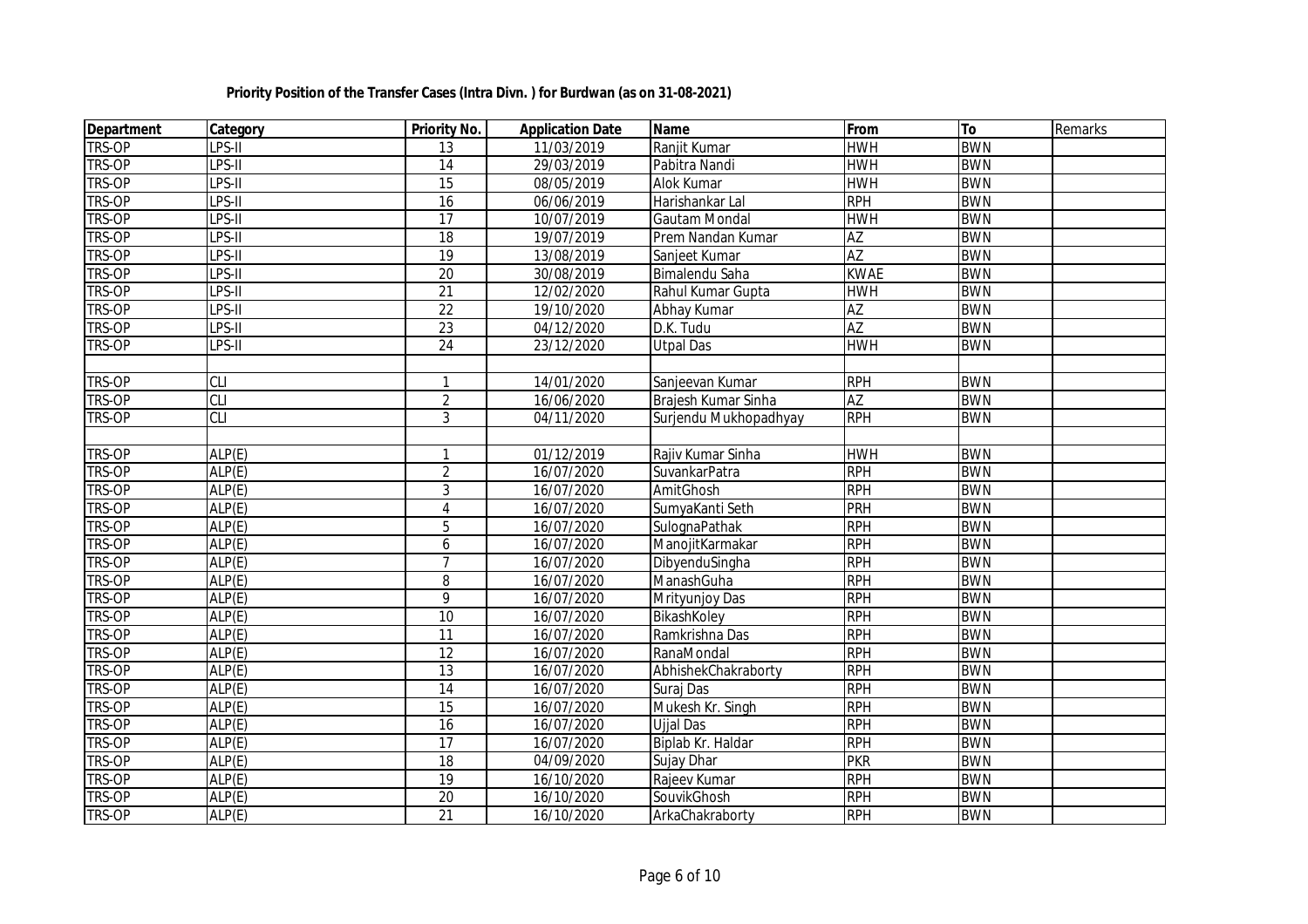| <b>Department</b> | Category | <b>Priority No.</b> | <b>Application Date</b> | Name                 | From       | To         | Remarks |
|-------------------|----------|---------------------|-------------------------|----------------------|------------|------------|---------|
| TRS-OP            | ALP(E)   | 22                  | 16/10/2020              | Dinesh Kr. Das       | <b>PKR</b> | <b>BWN</b> |         |
| TRS-OP            | ALP(E)   | $\overline{23}$     | 16/10/2020              | <b>Biplab Das</b>    | <b>PKR</b> | <b>BWN</b> |         |
| TRS-OP            | ALP(E)   | $\overline{24}$     | 16/10/2020              | SarafatMolla         | <b>RPH</b> | <b>BWN</b> |         |
| TRS-OP            | ALP(E)   | 25                  | 16/10/2020              | Prabir Kr. Das       | <b>PKR</b> | <b>BWN</b> |         |
| TRS-OP            | ALP(E)   | 26                  | 16/10/2020              | ManabendraMondal     | <b>PKR</b> | <b>BWN</b> |         |
| TRS-OP            | ALP(E)   | 27                  | 16/10/2020              | RajatGope            | <b>RPH</b> | <b>BWN</b> |         |
| TRS-OP            | ALP(E)   | 28                  | 16/10/2020              | <b>Biswajit Paik</b> | <b>RPH</b> | <b>BWN</b> |         |
| TRS-OP            | ALP(E)   | 29                  | 16/10/2020              | Arindam Das          | <b>PKR</b> | <b>BWN</b> |         |
| TRS-OP            | ALP(E)   | $\overline{30}$     | 16/10/2020              | RonyGhosh            | <b>PKR</b> | <b>BWN</b> |         |
| TRS-OP            | ALP(E)   | 31                  | 16/10/2020              | AnuBiswas            | <b>RPH</b> | <b>BWN</b> |         |
| TRS-OP            | ALP(E)   | $\overline{32}$     | 16/10/2020              | NiveditaHalder       | <b>RPH</b> | <b>BWN</b> |         |
| TRS-OP            | ALP(E)   | 33                  | 16/10/2020              | AbhijitDutta         | <b>RPH</b> | <b>BWN</b> |         |
| TRS-OP            | ALP(E)   | $\overline{34}$     | 16/10/2020              | SharmisthaMondal     | <b>PKR</b> | <b>BWN</b> |         |
| TRS-OP            | ALP(E)   | 35                  | 16/10/2020              | RimpaBagani          | <b>RPH</b> | <b>BWN</b> |         |
| TRS-OP            | ALP(E)   | $\overline{36}$     | 16/10/2020              | TanmoyMondal         | <b>RPH</b> | <b>BWN</b> |         |
| TRS-OP            | ALP(E)   | $\overline{37}$     | 16/10/2020              | Pritam Seal          | <b>RPH</b> | <b>BWN</b> |         |
| TRS-OP            | ALP(E)   | 38                  | 16/10/2020              | SantuBiswas          | <b>RPH</b> | <b>BWN</b> |         |
| TRS-OP            | ALP(E)   | $\overline{39}$     | 16/10/2020              | <b>JayantaGorai</b>  | <b>RPH</b> | <b>BWN</b> |         |
| TRS-OP            | ALP(E)   | 40                  | 16/10/2020              | SubhankarDey         | <b>RPH</b> | <b>BWN</b> |         |
| TRS-OP            | ALP(E)   | 41                  | 16/10/2020              | SurajitDhar          | <b>RPH</b> | <b>BWN</b> |         |
| TRS-OP            | ALP(E)   | $\overline{42}$     | 03/12/2020              | AbhishekSarkar       | <b>PKR</b> | <b>BWN</b> |         |
| TRS-OP            | ALP(E)   | 43                  | 03/12/2020              | AnuBiswas            | <b>RPH</b> | <b>BWN</b> |         |
| TRS-OP            | ALP(E)   | 44                  | 03/12/2020              | Dedipyaman Das       | <b>RPH</b> | <b>BWN</b> |         |
| TRS-OP            | ALP(E)   | 45                  | 03/12/2020              | Animesh Roy          | <b>RPH</b> | <b>BWN</b> |         |
| TRS-OP            | ALP(E)   | 46                  | 03/12/2020              | Raju Sharma          | <b>RPH</b> | <b>BWN</b> |         |
| TRS-OP            | ALP(E)   | 47                  | 03/12/2020              | <b>Gopal Das</b>     | <b>RPH</b> | <b>BWN</b> |         |
| TRS-OP            | ALP(E)   | 48                  | 03/12/2020              | Raman Krishna Halder | <b>RPH</b> | <b>BWN</b> |         |
| TRS-OP            | ALP(E)   | 49                  | 03/12/2020              | Sujan Kumar Paul     | <b>RPH</b> | <b>BWN</b> |         |
| TRS-OP            | ALP(E)   | 50                  | 03/12/2020              | <b>Avijit Paul</b>   | <b>RPH</b> | <b>BWN</b> |         |
| TRS-OP            | ALP(E)   | 51                  | 03/12/2020              | MithunMondal         | <b>RPH</b> | <b>BWN</b> |         |
| TRS-OP            | ALP(E)   | 52                  | 03/12/2020              | SudipDebnath         | <b>PKR</b> | <b>BWN</b> |         |
| TRS-OP            | ALP(E)   | 53                  | 03/12/2020              | MrinalKantiHira      | <b>RPH</b> | <b>BWN</b> |         |
| TRS-OP            | ALP(E)   | 54                  | 03/12/2020              | NakulPramanick       | <b>RPH</b> | <b>BWN</b> |         |
| TRS-OP            | ALP(E)   | 55                  | 03/12/2020              | Ravi Shankar Prasad  | <b>RPH</b> | <b>BWN</b> |         |
| TRS-OP            | ALP(E)   | 56                  | 28/12/2020              | KamaleshTalukdar     | <b>RPH</b> | <b>BWN</b> |         |
| TRS-OP            | ALP(E)   | 57                  | 28/12/2020              | SohamDatta           | <b>RPH</b> | <b>BWN</b> |         |
| TRS-OP            | ALP(E)   | 58                  | 28/12/2020              | Arnab Adak           | <b>RPH</b> | <b>BWN</b> |         |
| TRS-OP            | ALP(E)   | 59                  | 28/12/2020              | SabyasachiMondal     | <b>RPH</b> | <b>BWN</b> |         |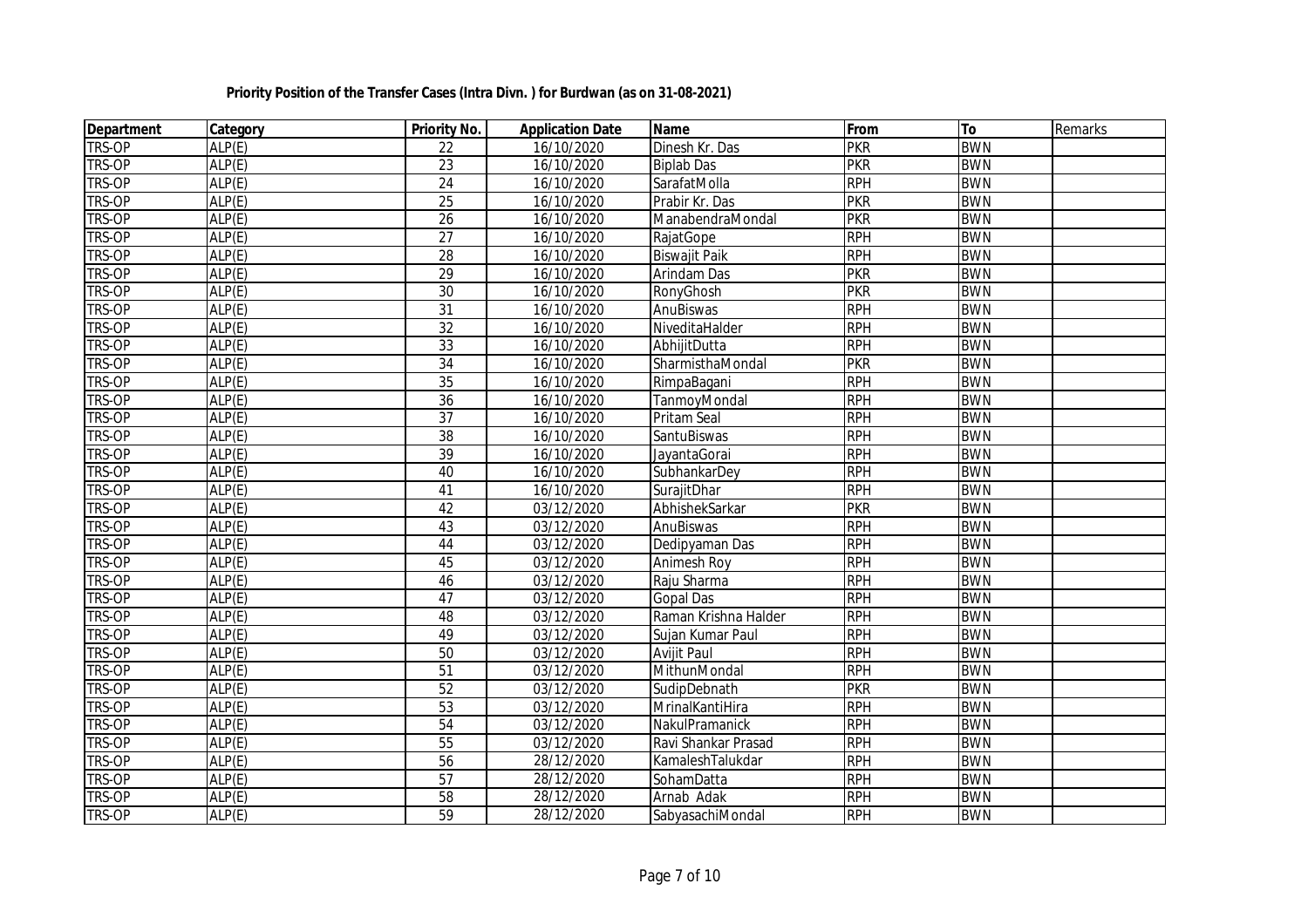| <b>Department</b> | Category                  | <b>Priority No.</b> | <b>Application Date</b> | Name                     | From       | To         | Remarks |
|-------------------|---------------------------|---------------------|-------------------------|--------------------------|------------|------------|---------|
| TRS-OP            | ALP(E)                    | 60                  | 28/12/2020              | Souman Roy               | <b>RPH</b> | <b>BWN</b> |         |
| TRS-OP            | ALP(E)                    | 61                  | 01/01/2021              | Rajesh Kumar             | <b>RPH</b> | <b>BWN</b> |         |
| TRS-OP            | ALP(E)                    | 62                  | 01/01/2021              | Benoy Kr/ Ghosh          | <b>RPH</b> | <b>BWN</b> |         |
| TRS-OP            | ALP(E)                    | 63                  | 25/01/2021              | AvijitBhattacharjee      | <b>RPH</b> | <b>BWN</b> |         |
| TRS-OP            | ALP(E)                    | 64                  | 25/01/2021              | NitishkumarChoudhary     | <b>RPH</b> | <b>BWN</b> |         |
| TRS-OP            | ALP(E)                    | 65                  | 26/01/2021              | Tapas Malik              | <b>RPH</b> | <b>BWN</b> |         |
| TRS-OP            | ALP(E)                    | 66                  | 04/02/2021              | SuddhodanMandal          | <b>RPH</b> | <b>BWN</b> |         |
| TRS-OP            | ALP(E)                    | 67                  | 25/02/2021              | RakeshSardar             | <b>PKR</b> | <b>BWN</b> |         |
| TRS-OP            | ALP(E)                    | 68                  | 25/02/2021              | Rishav Das Adhikari      | <b>RPH</b> | <b>BWN</b> |         |
| TRS-OP            | ALP(E)                    | 69                  | 25/02/2021              | RupamHalder              | <b>RPH</b> | <b>BWN</b> |         |
| TRS-OP            | ALP(E)                    | $\overline{70}$     | 18/03/2021              | Ajit Kumar Sharma        | <b>RPH</b> | <b>BWN</b> |         |
| TRS-OP            | ALP(E)                    | 71                  | 19/04/2021              | Anik Sharma              | <b>RPH</b> | <b>BWN</b> |         |
|                   |                           |                     |                         |                          |            |            |         |
| TRS-OP            | LPG(E)/RPH                | 1                   | 19/06/2020              | Mantush Kumar            | <b>RPH</b> | <b>BWN</b> |         |
| TRS-OP            | LPG(E)/RPH                | $\overline{2}$      | 19/06/2020              | Mahesh Kumar             | <b>RPH</b> | <b>BWN</b> |         |
| TRS-OP            | LPG(E)/RPH                | 3                   | 19/06/2020              | Anand Kumar mishra       | <b>RPH</b> | <b>BWN</b> |         |
| TRS-OP            | LPG(E)/RPH                | $\overline{4}$      | 19/06/2020              | Joydebkundu              | <b>RPH</b> | <b>BWN</b> |         |
| TRS-OP            | LPG(E)/RPH                | $\overline{5}$      | 19/06/2020              | Sanjay kumar             | <b>RPH</b> | <b>BWN</b> |         |
| TRS-OP            | LPG(E)/RPH                | 6                   | 19/06/2020              | <b>Bipin Kumar</b>       | <b>RPH</b> | <b>BWN</b> |         |
| TRS-OP            | LPG(E)/RPH                | $\overline{7}$      | 19/06/2020              | Sandip Kumar             | <b>RPH</b> | <b>BWN</b> |         |
| TRS-OP            | LPG(E)/RPH                | 8                   | 19/06/2020              | Dipankarsarkar           | <b>RPH</b> | <b>BWN</b> |         |
| TRS-OP            | LPG(E)/RPH                | $\overline{9}$      | 19/06/2020              | Arindam Banerjee         | <b>RPH</b> | <b>BWN</b> |         |
| TRS-OP            | LPG(E)/RPH                | 10                  | 02/09/2020              | Sujitkumar               | <b>PKR</b> | <b>BWN</b> |         |
| TRS-OP            | LPG(E)/RPH                | $\overline{11}$     | 02/09/2020              | Niraj Kumar              | <b>PKR</b> | <b>BWN</b> |         |
| TRS-OP            | LPG(E)/RPH                | $\overline{12}$     | 02/09/2020              | Raushan Kumar            | <b>PKR</b> | <b>BWN</b> |         |
| TRS-OP            | LPG(E)/RPH                | $\overline{13}$     | 02/09/2020              | Pankaj Kumar             | <b>PKR</b> | <b>BWN</b> |         |
| TRS-OP            | LPG(E)/RPH                | 14                  | 02/09/2020              | Ranjit Kumar             | <b>PKR</b> | <b>BWN</b> |         |
| TRS-OP            | LPG(E)/RPH                | 15                  | 02/09/2020              | R.K. Ujala               | <b>PKR</b> | <b>BWN</b> |         |
| TRS-OP            | LPG(E)/RPH                | 16                  | 10/03/2020              | Suman Kumar              | <b>PKR</b> | <b>BWN</b> |         |
| TRS-OP            | LPG(E)/RPH                | 17                  | 02/09/2020              | Rajesh Kumar             | <b>PKR</b> | <b>BWN</b> |         |
| TRS-OP            | LPG(E)/RPH                | 18                  | 02/09/2020              | T.K. Mandol              | <b>PKR</b> | <b>BWN</b> |         |
| TRS-OP            | LPG(E)/RPH                | 19                  | 02/09/2020              | Ranjeet Thakur           | <b>PKR</b> | <b>BWN</b> |         |
|                   |                           |                     |                         |                          |            |            |         |
| Department        | Category                  | Priority No.        | <b>Application Date</b> | Name                     | From       | To         |         |
| Optg.             | Goods Guard/Sr.Good Guard |                     | 25/10/2017              | Pabitra Kr Majumder      | <b>RPH</b> | <b>BWN</b> |         |
| Optg.             | Goods Guard/Sr.Good Guard | $\overline{2}$      | 25/10/2017              | <b>Biswajit Majumder</b> | <b>RPH</b> | <b>BWN</b> |         |
| Optg.             | Goods Guard/Sr.Good Guard | $\mathbf{3}$        | 25/10/2017              | Manoj Kr Khalko          | <b>RPH</b> | <b>BWN</b> |         |
| Optg.             | Goods Guard/Sr.Good Guard | $\overline{4}$      | 25/10/2017              | Sintu Dutta              | <b>RPH</b> | <b>BWN</b> |         |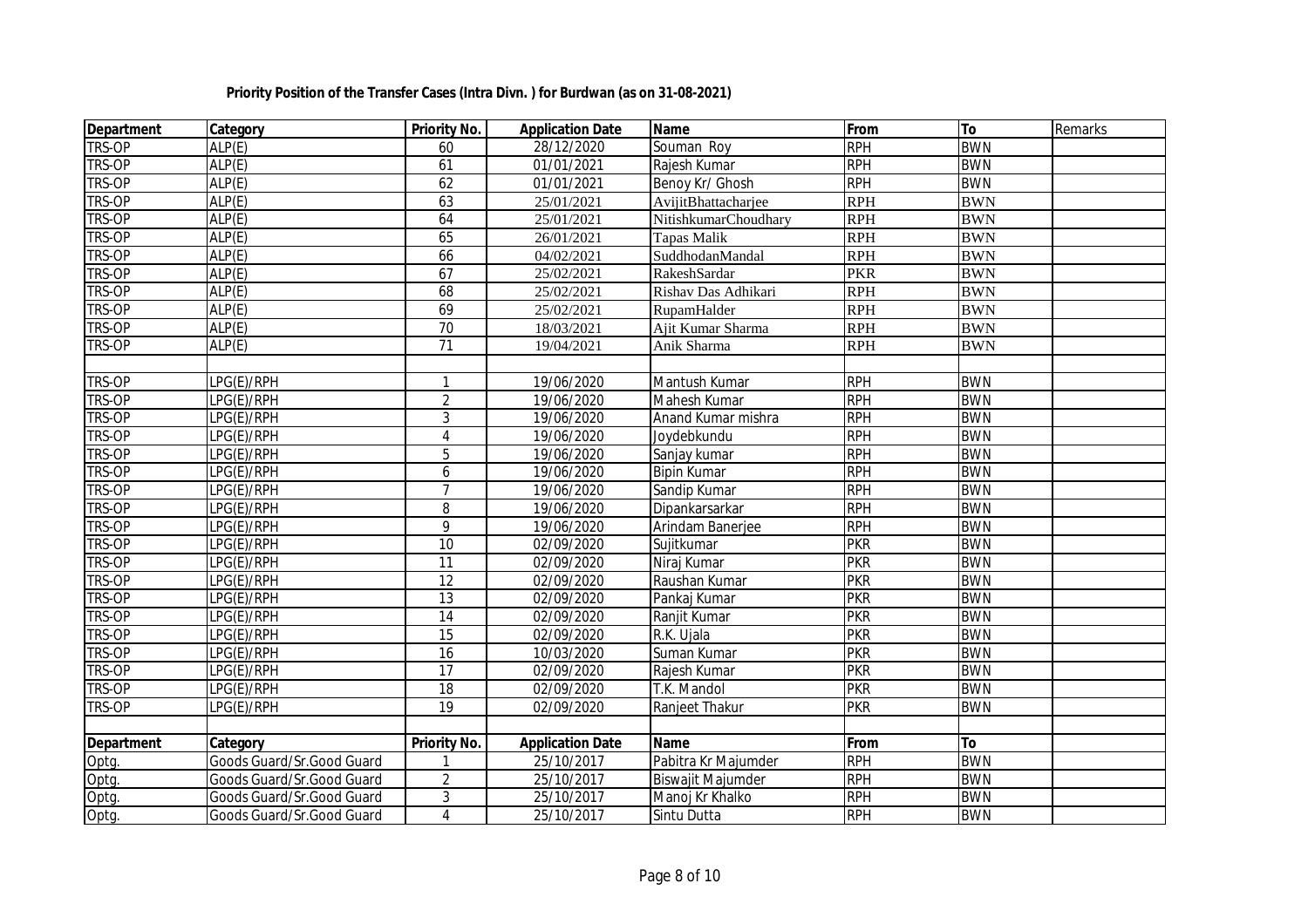| <b>Department</b> | Category                  | <b>Priority No.</b> | <b>Application Date</b> | Name                  | From             | To                 | Remarks |
|-------------------|---------------------------|---------------------|-------------------------|-----------------------|------------------|--------------------|---------|
| Optg.             | Goods Guard/Sr.Good Guard | 5                   | 25/10/2017              | Amitesh Bala          | <b>RPH</b>       | <b>BWN</b>         |         |
| Optg.             | Goods Guard/Sr.Good Guard | 6                   | 25/10/2017              | Santosh Kumar Sharma  | <b>RPH</b>       | <b>BWN</b>         |         |
|                   |                           |                     |                         |                       |                  |                    |         |
| Optg.             | <b>SM</b>                 | $\mathbf{1}$        | 02/07/2013              | Kamal Kishor Prasad   | JTL              | <b>BWN</b>         |         |
| Optg.             | <b>SM</b>                 | $\overline{2}$      | 11/09/2013              | Jayanta Mondal        | <b>GRP</b>       | <b>BWN</b>         |         |
| Optg.             | <b>SM</b>                 | $\mathbf{3}$        | 25/11/2013              | Chandan Sarkar        | <b>SALE</b>      | <b>BWN/Balgona</b> |         |
| Optg              | <b>SM</b>                 | $\overline{4}$      | 13/02/2015              | Padma Nava Gayen      | <b>MSAE</b>      | <b>BWN</b>         |         |
| Optg.             | <b>SM</b>                 | 5                   | 19/02/2016              | Rajeev Pathak         | <b>PRAE</b>      | <b>BWN</b>         |         |
| Optg.             | <b>SM</b>                 | 6                   | 27/02/2017              | Manoj Kumar           | <b>JTL</b>       | BWN, SKG,          |         |
|                   |                           |                     |                         |                       |                  | BGNA, BPS,         |         |
|                   |                           |                     |                         |                       |                  | PLAE, RSLR         |         |
| Optg              | <b>SM</b>                 | $\overline{7}$      | 27/02/2017              | Manoj Kumar           | $\overline{JTL}$ | BWN, SKG,          |         |
|                   |                           |                     |                         |                       |                  | BGNA, BPS,         |         |
|                   |                           |                     |                         |                       |                  | PLAE, RSLR         |         |
| Optg.             | <b>SM</b>                 | 8                   | 13/06/2017              | Debapriya Paul        | TIT              | <b>BWN</b>         |         |
| Optg.             | <b>SM</b>                 | $\overline{9}$      | 28/08/2017              | Sandip Kr Hazra       | <b>BDH</b>       | <b>BWN</b>         |         |
| Optg              | <b>SM</b>                 | $\overline{10}$     | 28/08/2017              | Sandip Kr Hazra       | <b>BDH</b>       | <b>BWN</b>         |         |
| Optg.             | <b>SM</b>                 | 11                  | 01/09/2017              | Sanjay Kumar          | SNT              | <b>BWN-BDC</b>     |         |
| Optg              | <b>SM</b>                 | $\overline{12}$     | 01/09/2017              | Sanjay Kumar          | SNT              | <b>BWN-BDC</b>     |         |
| Optg              | <b>SM</b>                 | 13                  | 06/03/2018              | Awadhesh Kumar-1      | <b>GRP</b>       | <b>BWN</b>         |         |
| Optg              | <b>SM</b>                 | 14                  | 13/03/2018              | <b>Goutam Deb</b>     | $\overline{JTL}$ | <b>BWN</b>         |         |
| Optg              | <b>SM</b>                 | $\overline{15}$     | 10/10/2018              | Nageshwar Paswan      | <b>SLG</b>       | TI(M)/BWN          |         |
| Optg              | <b>SM</b>                 | 16                  | 08/01/2019              | Sukanta Das           | <b>CRAE</b>      | <b>BWN</b>         |         |
|                   |                           |                     |                         |                       |                  |                    |         |
| Optg.             | Shuntman                  | $\mathbf{1}$        | 02/11/2011              | <b>BIRU RAM</b>       | <b>DKAE</b>      | <b>BWN</b>         |         |
| Optg.             | Shuntman                  | $\overline{2}$      | 26/12/2013              | <b>GANESH HEMBRAM</b> | RJG              | <b>BWN to BDC</b>  |         |
| Optg.             | Shuntman                  | $\mathbf{3}$        | 24/01/2014              | <b>PULAK MALIK</b>    | <b>PKR</b>       | <b>BWN/KWAE</b>    |         |
| Optg.             | Shuntman                  | $\overline{4}$      | 03/07/2014              | DHANANJOY MANDI       | <b>RPH</b>       | <b>BWN</b>         |         |
| Optg.             | Shuntman                  | 5                   | 12/09/2017              | <b>KUNDAN KUMAR</b>   | <b>RJG</b>       | <b>BWN to HWH</b>  |         |
|                   |                           |                     |                         |                       |                  |                    |         |
| Optg.             | Cabinman/Pointsman        | 1                   | 23/11/2015              | Girish singh          | <b>TAK</b>       | <b>BWN</b>         |         |
| Optg.             | Cabinman/Pointsman        | $\overline{2}$      | 22/04/2016              | <b>Arvind Ram</b>     | KQU              | <b>BWN</b>         |         |
| Optg.             | Cabinman/Pointsman        | 3                   | 06/04/2016              | <b>Gopal Mondal</b>   | <b>KAN</b>       | <b>BWN/BGNA</b>    |         |
|                   |                           |                     |                         |                       |                  |                    |         |
| Optg.             | Attendant                 | $\mathbf{1}$        | 27/05/2014              | <b>BINAYAK ROUT</b>   | <b>RPH</b>       | <b>BWN</b>         |         |
|                   |                           |                     |                         |                       |                  |                    |         |
| Optg.             | Porter                    | $\mathbf{1}$        | 30/10/2017              | SHAILENDRA KR YADAV   | <b>BSLE</b>      | <b>BWN</b>         |         |